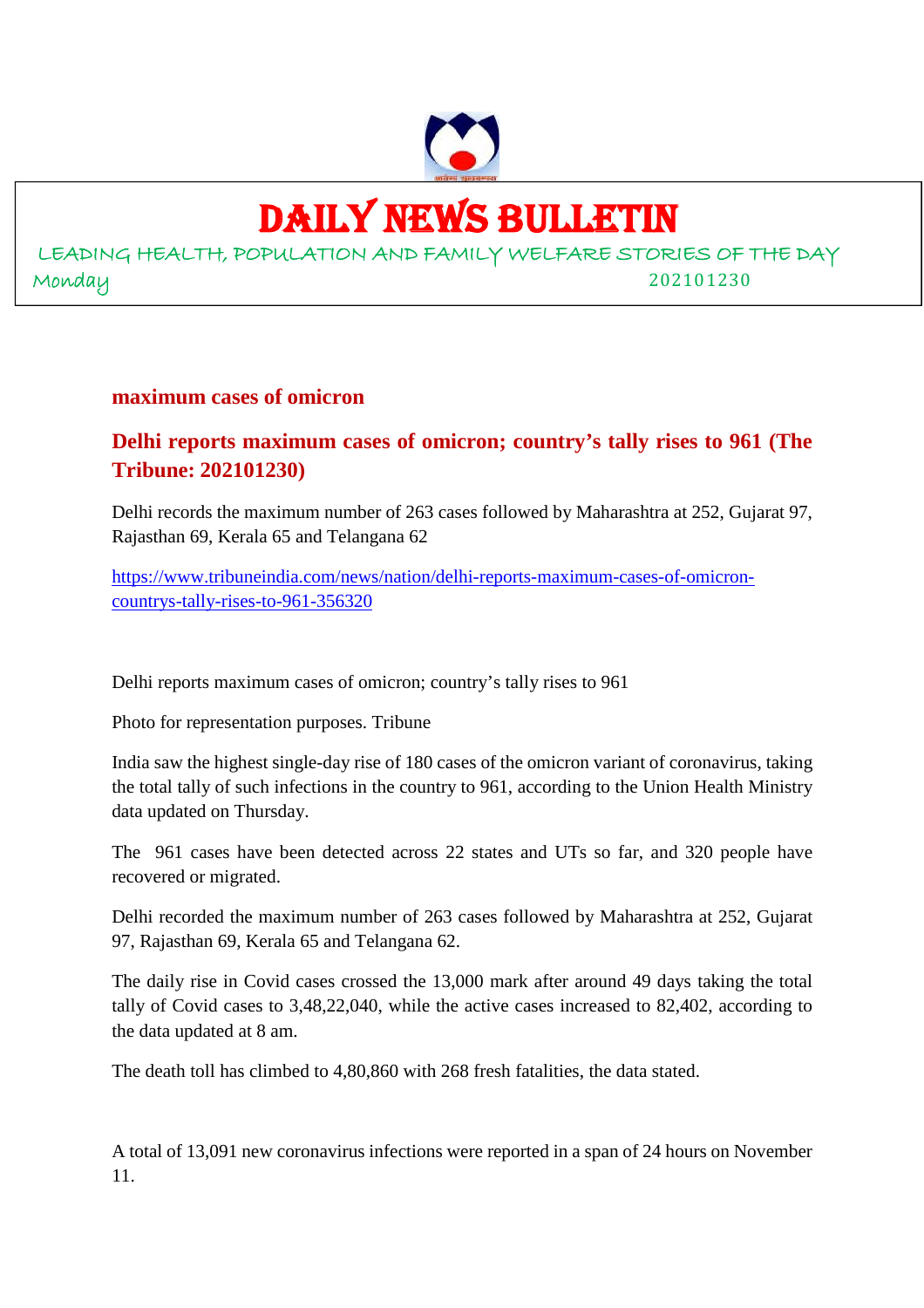The daily rise in new coronavirus infections has been recorded below 15,000 for the last 63 days now.

The active cases comrpise 0.24 per cent of the total infections, while the national Covid recovery rate was recorded at 98.38 per cent, the ministry said.

An increase of 5,400 cases has been recorded in the active Covid caseload in a span of 24 hours.

# **Omicron less severe but highly infectious**

# **Omicron less severe but highly infectious, say experts; public health measures afoot (The Tribune: 202101230)**

https://www.tribuneindia.com/news/nation/omicron-less-severe-but-highly-infectious-sayexperts-public-health-measures-afoot-356076

The country's Omicron tally rose to 781 across 21 states and UTs on Wednesday

Omicron less severe but highly infectious, say experts; public health measures afoot

Amid curbs, people queue up outside a Metro station in New Delhi on Wednesday. Photo: MR Bhui

With the country's Omicron tally rising to 781 across 21 states and UTs on Wednesday, the Indian SARS-CoV-2 Genomics Consortium (INSACOG) said there was a clear experimental and clinical data supporting very high immune escape potential of Omicron, but initial estimates showed the severity of illness lower than what was seen in outbreaks reported earlier.

Editorial: Lockdown no solution

"Appropriate public health measures and investigations are being conducted in India for surveillance of Omicron," INSACOG said, while noting that globally there appeared to be significantly reduced ability of vaccines or prior infection to protect against symptomatic infection caused by Omicron variant.

In its bulletin released on Wednesday, INSACOG said, "Delta continues to be the most prevalent variant of concern globally, but Omicron has entirely displaced it in southern Africa and is on track to become the dominant variant in Britain and elsewhere." According to the Union Health Ministry, of the 781 Omicron patients, 241 have recovered or migrated. Delhi recorded the maximum number of 238 Omicron cases, followed by Maharashtra (167), Gujarat (73), Kerala (65) and Telangana (62).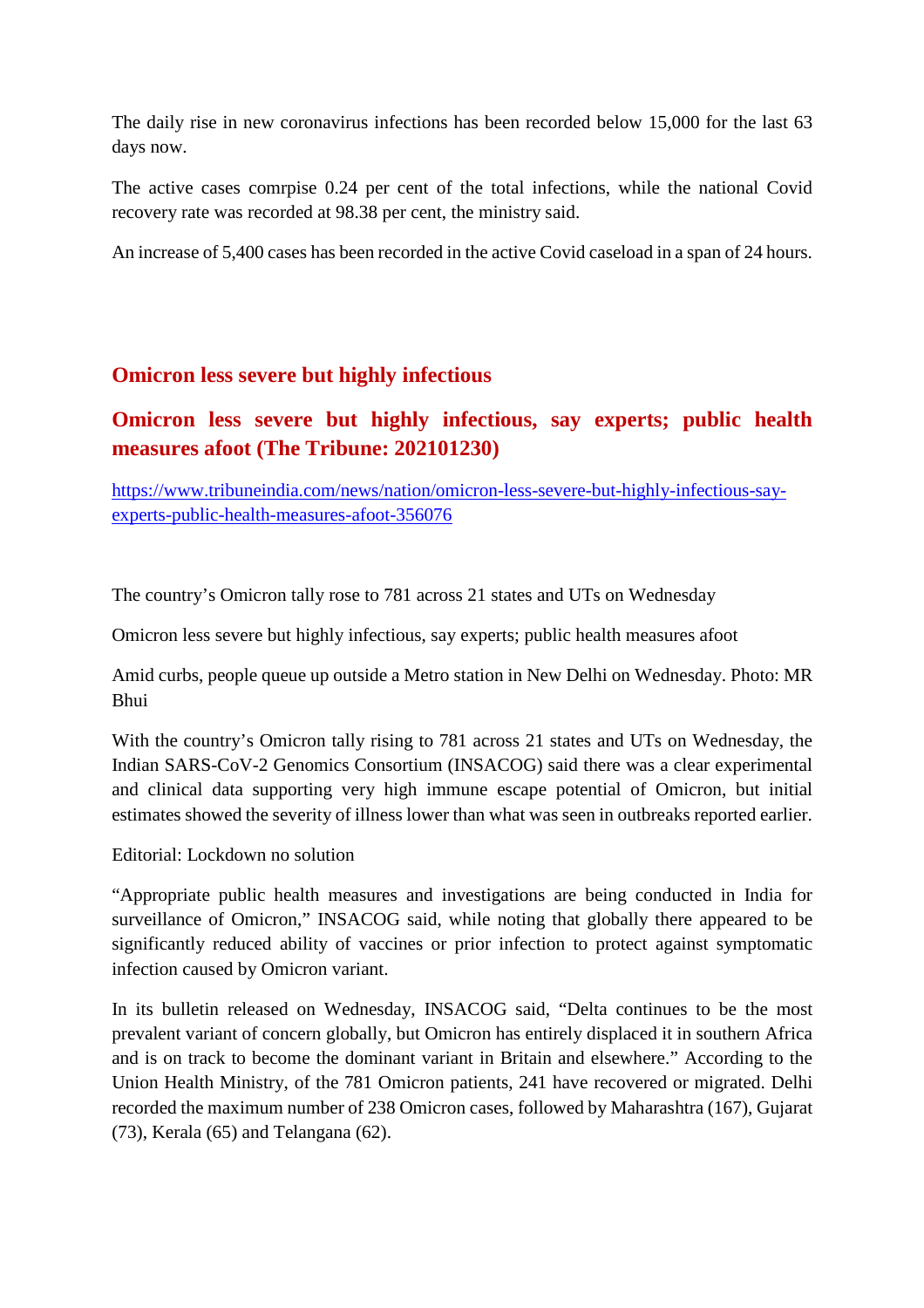With 9,195 people testing positive for Covid in a day, India's total tally rose to 3,48,08,886, while the active cases increased to 77,002. The death toll has climbed to 4,80,592 with 302 new fatalities. The daily rise in new infections has been recorded below 15,000 for the past 62 days now. On the vaccine front, the cumulative doses crossed 43.15 crore.

PM Modi's visit to UAE postponed

PM Narendra Modi's planned visit to the United Arab Emirates (UAE) in the first half of the next month has been postponed in view of the rising cases of Omicron, sources said.

Ready for virtual poll rallies: BJP

Union Minister Gajendra Singh Shekhawat said the BJP was ready for virtual rallies in all pollbound states, including Punjab, and would follow the ECI guidelines in the wake of Omicron threat

The government has permitted the export of 7 crore doses of 'Covovax' produced by Serum Institute of India here to Netherlands, Australia and New Zealand, official sources said.

# **Omicron threat**

# **Omicron threat: Precaution dose for poll staff too (The Tribune: 202101230)**

https://www.tribuneindia.com/news/nation/precaution-dose-for-poll-staff-too-356077

The poll panel is likely to announce dates for elections in Uttar Pradesh, Uttarakhand, Goa, Punjab and Manipur early next month

Omicron threat: Precaution dose for poll staff too

Union Health Secretary Rajesh Bhushan has written to all states and UTs asking them to include the personnel to be deployed for poll duty in the category of frontline workers and make them eligible for precaution dose. - File photo

Union Health Secretary Rajesh Bhushan has written to all states and UTs asking them to include the personnel to be deployed for poll duty in the category of frontline workers and make them eligible for precaution dose.

The poll panel is likely to announce dates for elections in Uttar Pradesh, Uttarakhand, Goa, Punjab and Manipur early next month.

"As a matter of precaution for frontline workers who have received two doses, another dose of Covid vaccine will be administered from January 10. The prioritisation of this precaution dose will be based on the completion of nine months from the date of administration of the second dose," he said. — TNS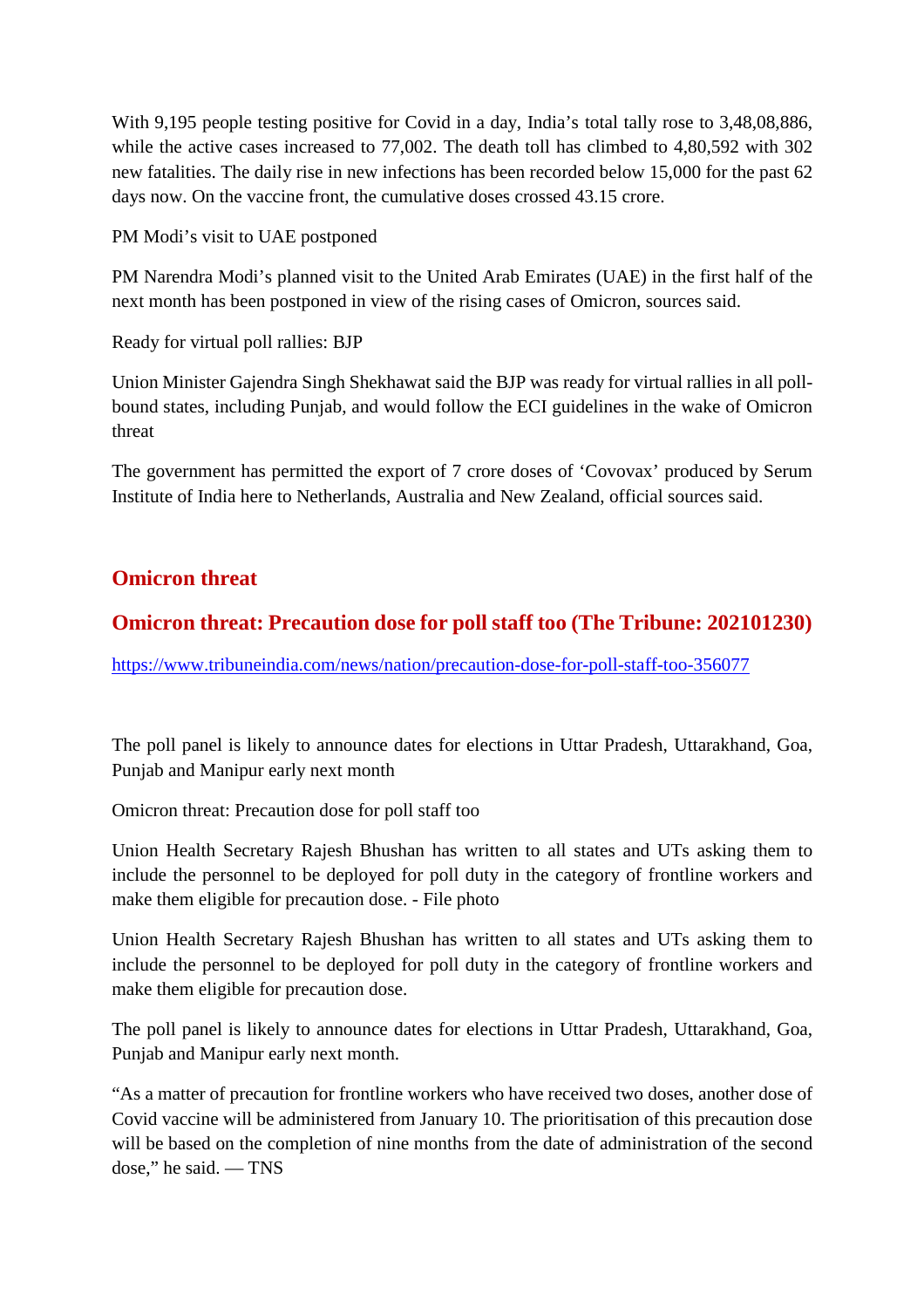# **'New Covid -19 Cases**

# **Wait, watch': Delhi to not raise alert level yet (Hindustan Times:202101230)**

#### **https://epaper.hindustantimes.com/Home/ArticleView**



Yellow alert Covid-19 restrictions will continue in the Capital for the time being, the city's administration decided on Wednesday, holding off on more curbs immediately if the next level according to its graded response action plan (Grap) is breached, while monitoring the nature of the outbreak and its severity.

The decision comes at a time when scientific and epidemiological evidence from other countries suggest the Omicron variant is significantly less virulent than Delta, and is likely to lead to mild, often asymptomatic disease, even if the surge is sharp.

"It was decided to continue with the existing restrictions imposed recently in view of rising cases and to keep a close vigil on the ground situation. The health department was advised to enhance the health preparedness to deal effectively with the emerging situation and to closely monitor bed occupancy besides strengthening the home isolation strategy," lieutenant government Anil Baijal stated in a tweet.

Under the government's Covid-19 graded plan Grap, curbs on activity and movement become stricter if the number of new cases, the positivity rate or the rate of hospitalisations breach certain threshold. On Wednesday, one of these thresholds – 1% positivity rate – was breached after a gap of 212 days.

"No fresh restrictions will be immediately imposed after the positivity rate remains over 1% for two consecutive days. The government is monitoring the situation and, will take any decision about imposing fresh curbs when the needs arise," said a senior Delhi government official, who asked not to be named.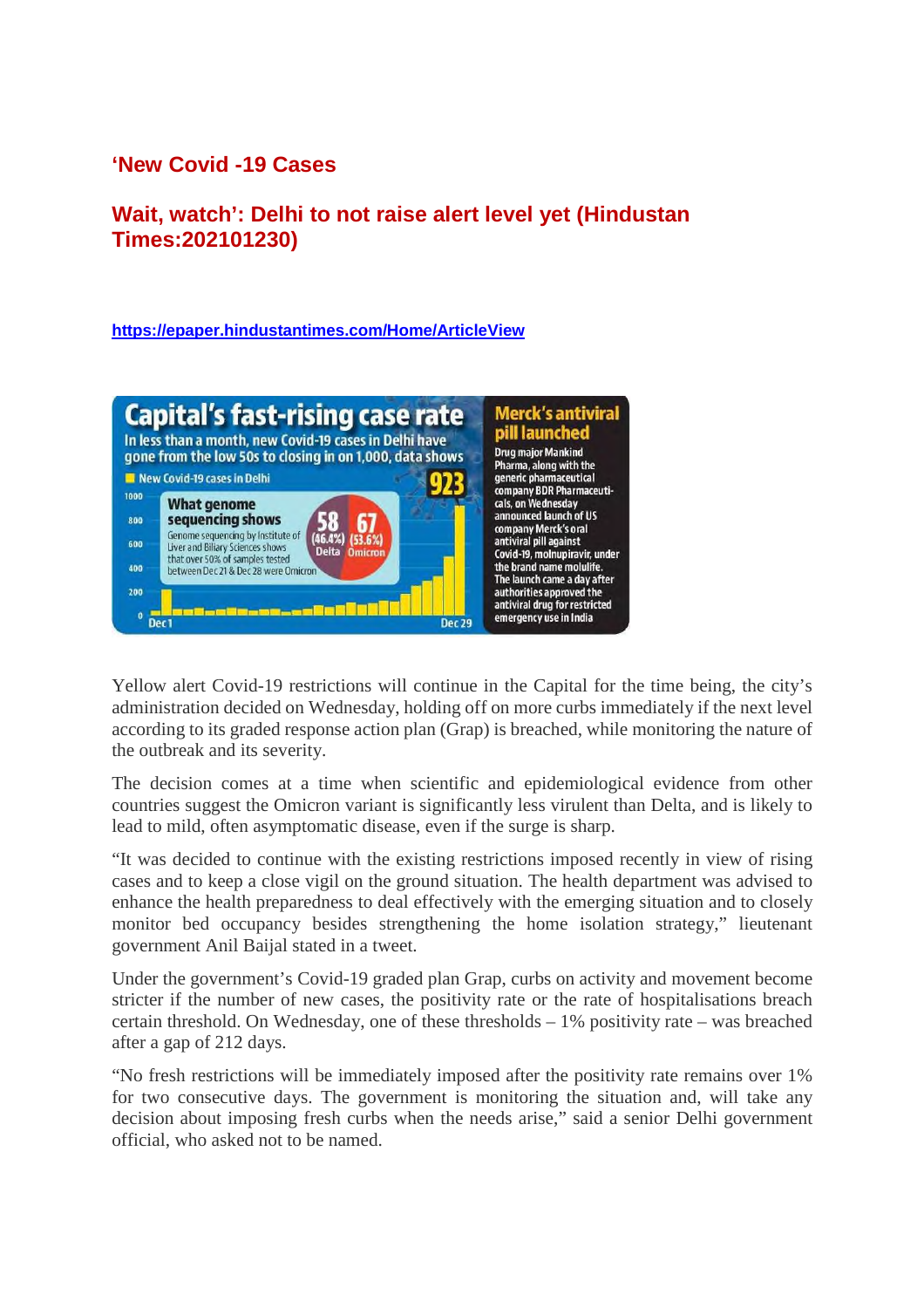According to the health bulletin released by the government on Wednesday, of the 2,191 active cases, 55 were on oxygen support with the rest being asymptomatic or mildly symptomatic. The number of new cases were 923, comprising 1.29% of tests that were conducted.

The yellow alert, triggered when positivity rate stayed above 0.5%, led to a night curfew, closing of schools, colleges, movie theatres and gyms, triggering concerns from parents, child health experts, and the business community. Most of these groups said the government must readjust to account for Omicron variant's reduced virulence.

When amber alert is activated, public parks and gardens will have to close, Delhi Metro occupancy will need to be capped at 33%, restaurants and bars will need to shut for dine-in, and a weekend curfew will come in force.

Wednesday's decision was taken in a meeting of the DDMA chaired by Baijal, with chief minister Arvind Kejriwal, deputy chief minister Manish Sisodia, health minister Satyendra Jain, and revenue minister Kailash Gahlot in attendance, in addition to Dr VK Paul from NITI Aayog, Delhi chief secretary Vijay Dev, AIIMS director Dr Randeep Guleria, and others.

The CM, people aware of the matter, said the DDMA should not rush to impose more curbs at this moment since the overall caseload was low and nearly 98% hospital beds were still vacant.

The people added that deputy chief minister Manish Sisodia suggested the emerging Covid situation should be closely monitored before more curbs are imposed otherwise there could be panic and people may be motivated to migrate back.

On previous occasions, drastic curbs have triggered reverse migration leading to unchecked gatherings at interstate bus terminals.

DDMA also discussed at length whether it should make some amendments to the minimum criteria fixed under Grap for imposing the curbs, including whether the words "or" between the three factors be replaced by "and".

If such a change is to be made, all three tests must be met for the next level of curbs, the amber alert: a positivity rate above 1% for two days, at least 3,500 new cases a week, and at least 700 oxygen beds in hospitals being occupied over a seven-day period.

"It was discussed whether positivity rate or new cases or hospitalisation should be given higher weightage in arriving at a decision to impose further curbs. No final decision was taken on changing the criteria even after discussion. It was decided that the DDMA should closely monitor the emerging situation and authorities should be asked to strictly enforce Covidappropriate behaviour and strictly impose the curbs imposed under the first phase of restrictions," a government official said not wanting to be identified.

"After detailed discussion with experts the need to strictly follow and enforce Covidappropriate behaviour was emphasised upon especially in wake of rising cases of the Omicron variant. It was also reiterated to continue with the test, track and treat strategy with special focus on surveillance, delineation of containment zones, isolation of positive cases and close monitoring of home isolation cases so as to break the chain of transmission," the LG tweeted after the DDMA meeting.

DDMA called upon all stakeholders for collective and concerted efforts to deal with the pandemic without lowering guard.

Dr Jugal Kishore, head of the department of community medicine at Safdarjung hospital, said that Covid positivity over 1% does not indicate as dangerous sign as it did with Delta variant.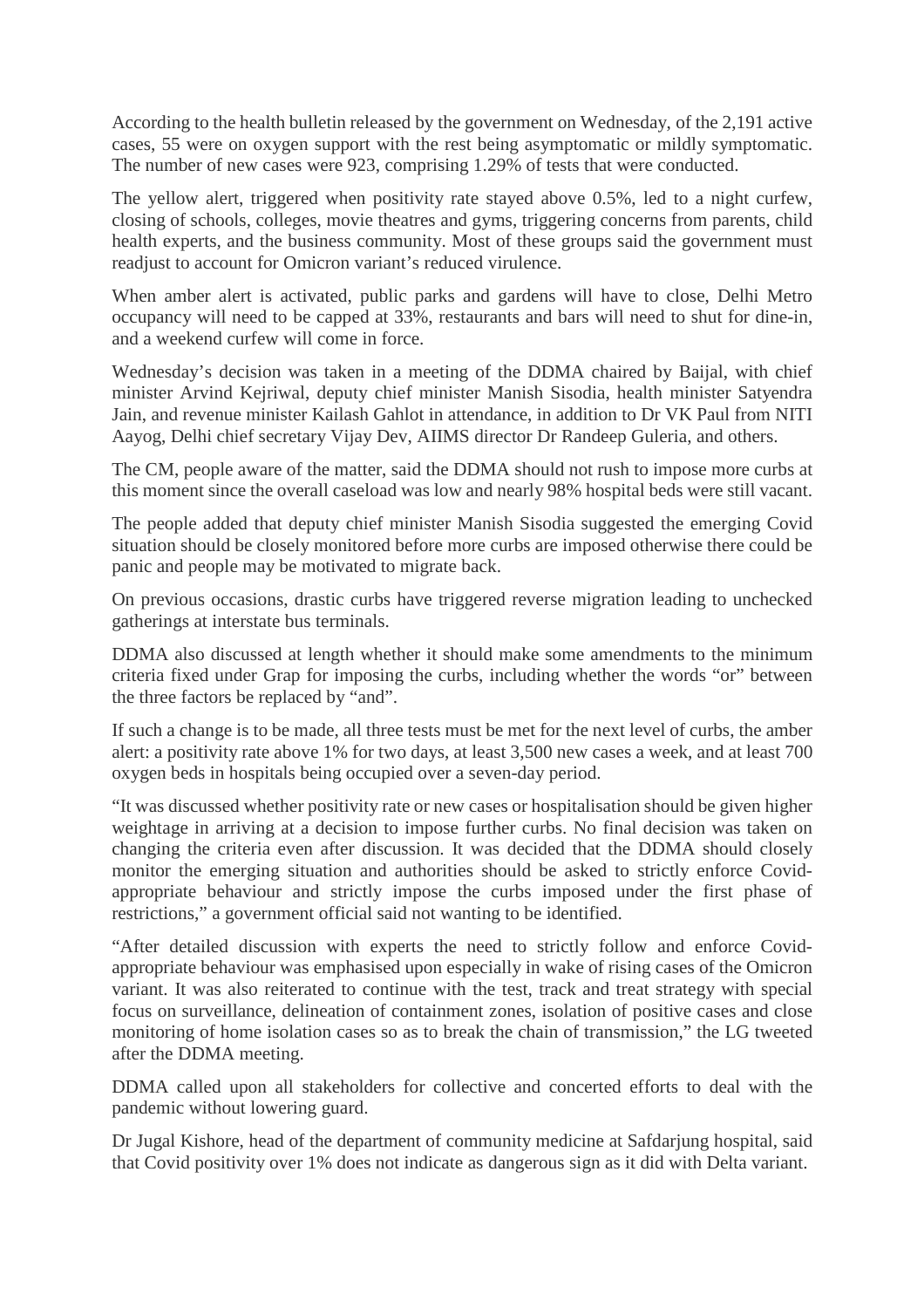"Due to high transmissibility of the Omicron variant, more infection would be there in the community but this will not result in hospital admission and case fatality. Therefore, stringent restriction would be of no use. According to recent pre-print research from South Africa, it is found that infection due to Omicron develops more neutralizing antibodies to the variant and also to Delta variant. Omicron is acting as vaccine to replace previous severe variants with milder form which could limit the pandemic in coming time," he said.

Confederation of All India Traders general secretary Praveen Khandelwal welcomed DDMA's move not to go immediately go ahead with fresh economic and travel curbs.

"The Covid situation appears to be under control, so the government should do away with oddeven restrictions on the markets and focus on strictly enforcing Covid appropriate behaviour. The night curfew should also be withdrawn because while protecting people from Omicron is important, protecting people from hunger is equally important," said Khandelwal.

# **Genome Test (The Asian Age:202101230)**

http://onlineepaper.asianage.com/articledetailpage.aspx?id=16067685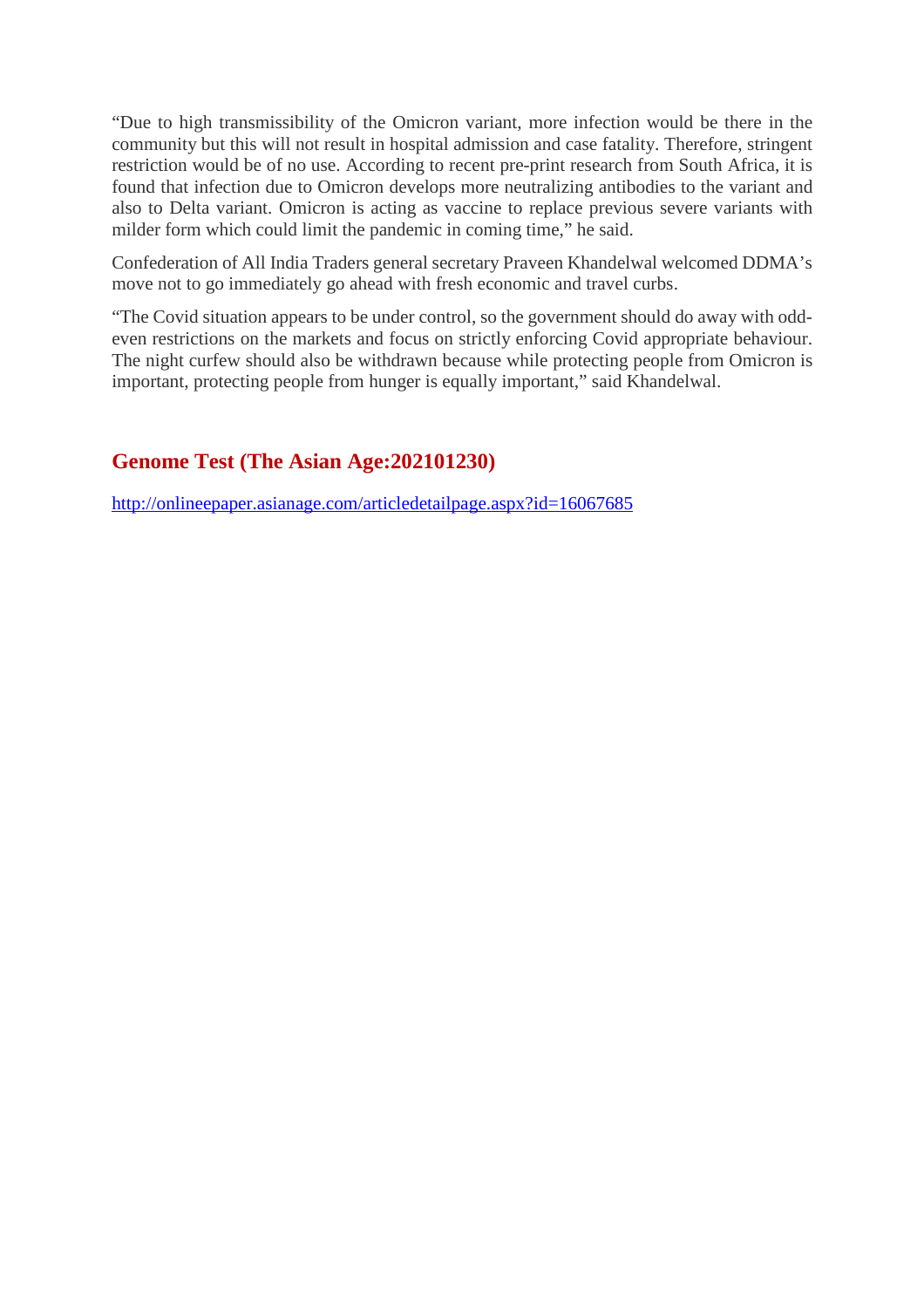$\blacksquare$  Hospital refuses to discharge patient, mother moves court

# Respond to plea for genome test report of Covid +ve man: HC

New Delhi, Dec. 29: The Delhi Court High Wednesday sought the Centre and the city government's stand on a plea by a mother wanting to know the outcome of the genome sequencing test of his Covid positive son as he was not being discharged by a private hospital for the lack of clarity on the virus variant. The 18-year-old arrived at the Delhi international airport from one of the<br>"at-risk" countries and tested positive for Covid-19. He has been in isolation at a private hospital since the morning of December 25.

Justice Jyoti Singh stated that while the protocols imposed by the authorities ought to be followed, the petitioner was entitled to know the genome test result which was not a "national secret".

"They (governments) have to tell who has done the genome sequencing and when is the report going to come. The court will ensure that it comes to you (mother) and for that, we have to give them a day's time. It's your son and his genome sequencing. Why shouldn't you<br>know it? I don't under-<br>stand if there is any national secret in that, the judge told the petitioner.

The court issued notice and granted time to the counsel for the two governments to seek instructions. The counsel for the Centre said the Delhi government was "managing the whole scenario" and pointed out that as per the petition, genome testing was stated to be done by the state government's LNJP hospital.

The court was further informed that as per the latest guidelines, samples for genome testing have to be mandatorily sent in case of positive cases at the international airport. The Delhi government counsel stated that it was "not clear from the petition" as to who carried out the genome test.

"Would you both consider resolving this issue and coming back and telling the court who has taken the swab and conducted the genomic testing. I'm not meddling with your guideline and protocol. I'm not interfering in anything else. My only concern as a court (is) when children are coming from foreign<br>countries, they are anx-<br>ious and their parents are anxious," the court responded.

 $-PTI$ 

### **Helth Care Services (The Asian Age: 202101230)**

http://onlineepaper.asianage.com/articledetailpage.aspx?id=16067956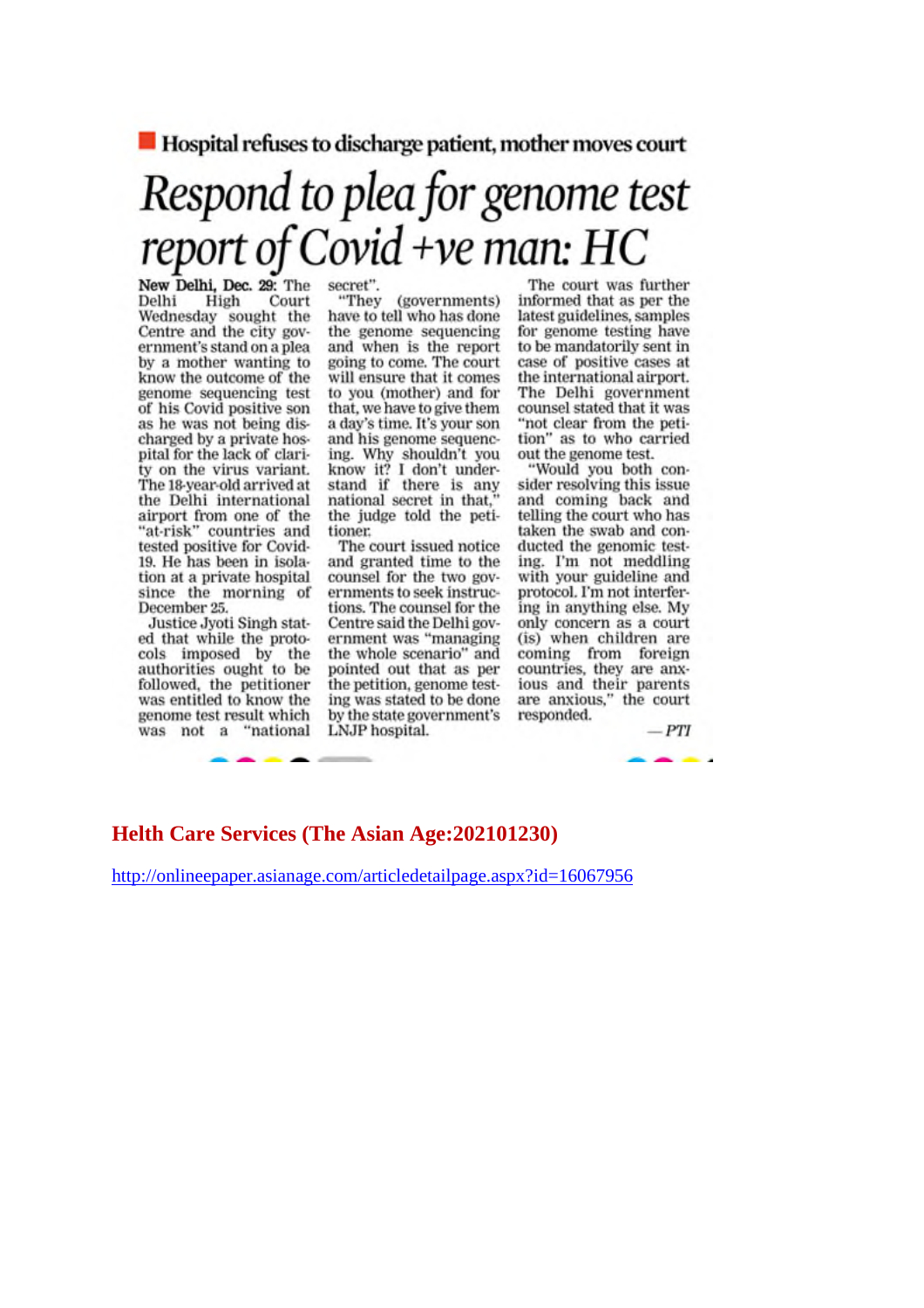# **THE ASIAN AGE**

# **30 DECEMBER 2021**

# Chaos at hospitals: Young docs deserve a better deal

the immortal philosopher and Telugu poet Baddena Bhupaludu, over eight centuries ago, advised migrants going away for better opportunities to look for a doctor or healer in a place before considering settling down there. A place is as rich, safe, happy and liveable as it has a vaidya, or doctors.

His simple adage of wisdom also has a didactic instruction of profound substance - a society must treat its doctors as gods, as those who delicately stand between illness and good health, between death and life. Doctors have, deservedly, received the highest respect in every civilisation, culture, country and society worthy of any respect.

In India too, since time immemorial, we have chronicles of how kings to common folk have held the healer in highest regards and echelon of society. But modern India, like other paradoxes it contains, has easily learnt to despise that which it must love, treat with contempt those who we must respect from women to the learned - we so easily can profess to worship those whom we treat in the worst, most unfair fashions.

The NEET exams were postponed because of the pandemic, unlike say elections, and then when finally held and results declared, a moratorium was imposed on counselling over legal scrutiny of EWS criteria

Young doctors having to come out on to the streets to protest for the fairest of demands which is not a case of their enlightened selfinterest but that of everyone else - seeking a continuum in national and public healthcare resource building  $-$  by ensuring the next batch of post-graduate medical students enter the system - would seem needless in the healthiest of times.

That young bright doctors of India have to take to the streets and wish to march to the Supreme Court, seeking a closure to the issue of counselling to the next batch of the National Eligibility cum Entrance Test (NEET), at the yearend of two years of an ongoing global

health crisis and pandemic, at the possible onset of an inevitable next wave of rising cases, is bizarrely Kafkaesque.

The NEET exams were postponed because of the pandemic, unlike say elections, and then when finally held and results declared, a moratorium was imposed on counselling owing to the legal scrutiny over a change in annual income limits by the government to define the Economically Weaker Sections (EWS) eligibility, thus shifting the entire burden of a series of misses on the current batch of young doctors.

These doctors, working the hardest of times during the peaks of pandemic, have had no replacement or replenishment of staff, have been overworked, are stretched to the seams physically and emotionally, and are the same people we, as a nation and people, stood up to pay our respects to on the calling of our Prime Minister Modi as frontline warriors.

With greater ease than flipping a coin, we had male cops dragging marching female doctors off the streets to police stations, manhandling them. Young doctors breaking down, crying, loudly wondering why they ever chose the noblest of professions, is not a sight a modern India needs.

Let us address their concerns immediately. Let legal wrangles not disturb continuity. Let the process of deciding on right and wrong have an onus of declaring outcomes within timelines. The prescription is clear—let us respect our young doctors. Without them, we won't be a liveable country.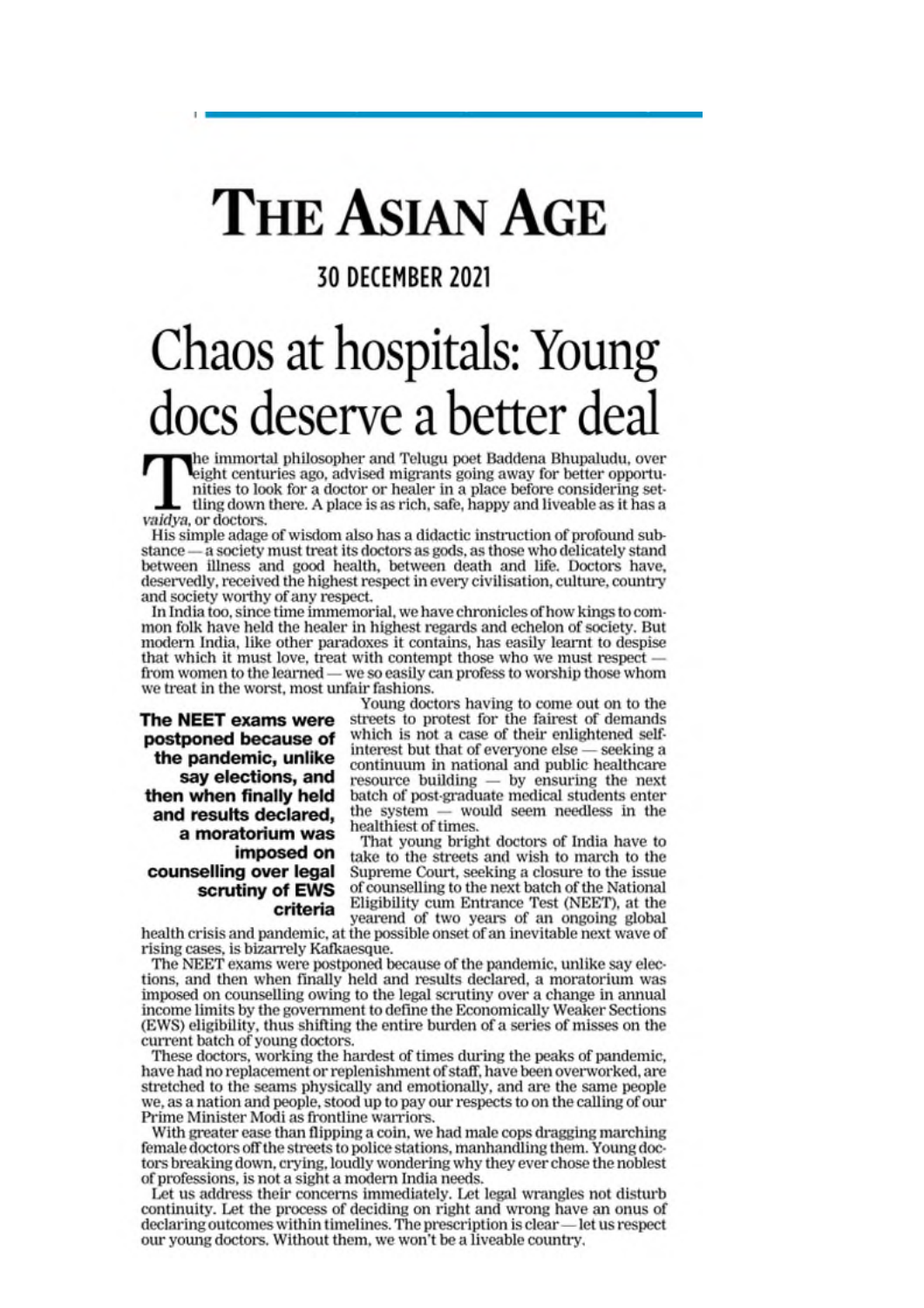# **Pandamic (The Asian Age:202101230)**

http://onlineepaper.asianage.com/articledetailpage.aspx?id=16067954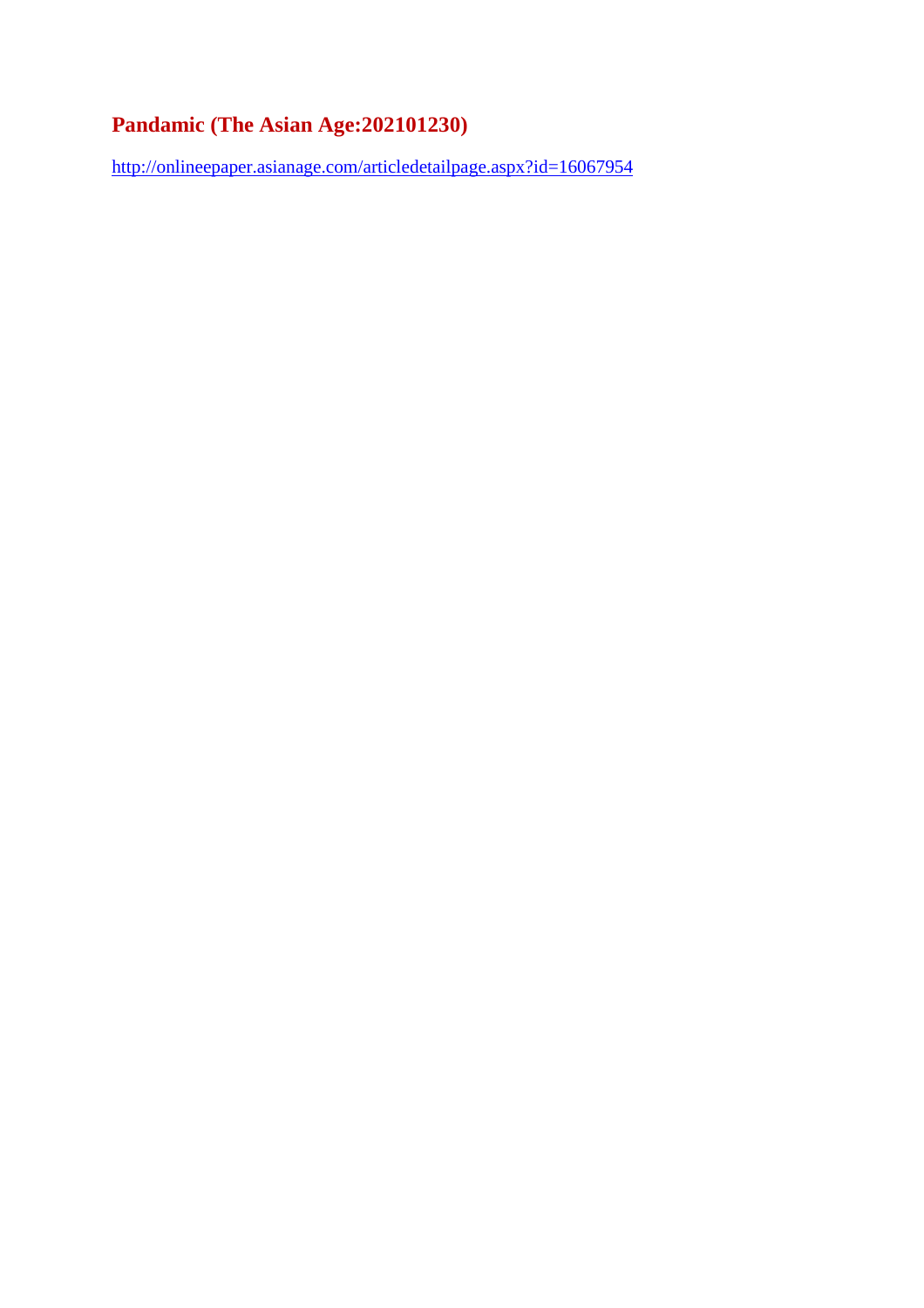# Polarisation in pandemic times is the price we pay



ow does one capture one's feelings about  $2021$  as it<br>draws to a

close?

Two narratives leap out one, religious polarisation; two, economic misery as the Covid-19 pandemic rages. There is<br>good reason to believe the first is being used to rally the base as well as keep the second out of the limelight.

The narrative grabbing headlines in recent days pivots around the persistent drip-drip of hate<br>speech against minorities, hate crimes and mobs taking the law into their own hands on one pretext or the other.

Arguably, neither hate<br>speech nor hate crime nor mob justice is new. What is new, however, is the<br>brazenness with which they are happening.

In December alone, a "dharam sansad", or a parliament. religious turned into a hate-fest in the holy city of Haridwar when some Hindutva protagonists openly called<br>for a "war against for a "war against<br>Muslims". On Christmas<br>Eve, effigies of Santa<br>Claus were set ablaze in<br>Agra, Uttar Pradesh, by members of Hindu vigilante groups chanting<br>"Santa Claus Murdabad". They claimed that the mythical figure was part of some giant conspiracy by Christian missionaries to convert people. The day after Christmas, a life-size statue of Jesus Christ was desecrated in Ambala, Haryana, by<br>unidentified individuals. And on Christmas Day, the home ministry<br>"refused" to renew the<br>foreign-funding licence for the Missionaries of Charity founded by Mother Teresa.

These are not scattered. isolated incidents. They are part of the geography of sharply escalating intolerance towards the

This attempt to see the minorities as the problem often obscures the real problem - the state of the economy as the pandemic rages.

The two storylines need to be seen together.

What comes across as<br>attempts to deepen fis-<br>sures and further polarise the public as Assembly elections in key states like Uttar Pradesh draw closer is also doing the job of diverting public attention from the critical issue of jobs and livelihoods.

The Reserve Bank of India says economic<br>recovery is gaining momentum. But fear and uncertainty among ordinary people are hard to miss.

At a tony café in Greater Kailash II, South Delhi, a waiter tells me he is worried. A sense of disturbing déj& vu has enveloped the national capital as it heads towards another lockdown. During earlier lockdowns, the young man did not get his salary. He says he is<br>lucky that he gets one now, unlike so many others working in the hospitality sector who have<br>seen their incomes drop. But old anxieties are<br>back. The waiter is afraid that the café could shut down and he would be without a salary once again.

A therapist in the same neighbourhood looks tense while flashing her customary smile. New<br>restrictions in Delhi mandates that the spa where<br>she works will remain closed in the coming days. She has run out of savings to pay for rent in case she does not get her salary.

Down the road, a<br>migrant worker from Bihar is plying a cyclecart equipped with a mini cooking gas cylinder. He sells hot tea on bitterly cold days for ₹10 a cup. He has taken to doing this, alongside his regular job as a part-time domestic

This attempt to see the minorities as the problem often obscures the real problem - the state of the economy as the pandemic rages. The two storylines need to be seen together.

megacity.

These are real people: these are real concerns<br>even as the Hindutva<br>brigade talks incessantly about Hindus being in<br>danger. The people I<br>spoke to were Hindus.<br>The threat they face is loss of livelihood, not people from another faith.

Here are a few numbers which I collated from publicly-available data and which tell a sorry tale. An online survey conducted bv National Small Industries Corporation reveals about nine per cent of micro, small and medium enterprises (MSMEs) have shut shop due to the Covid-19 pandemic. A total of 9,052 selfemployed people died by suicide in 2019. That number rose to 11,716 in 2020, according to government data.

It's no secret that millions of jobs have been lost since the onset of the pandemic and workers<br>who are part of the informal sector, the mainstay<br>of the Indian economy, have been very badly hit. The economy is improving slightly but the better employment numbers<br>mask greater workload and wage insecurity.

In a recent commentary piece, Mahesh Vyas, CEO and MD of the Centre for Monitoring Indian<br>Economy (CMIE), an eco-<br>nomic think tank, said: "Headline data on example the data on<br>employment in November 2021 is mildly encouraging but the details underlying these are<br>quite disappointing. The encouraging signs are that the unemployment rate declined from 7.8 per cent in October to seven per cent in November; the employment rate rose by a whisker from 37.28 per cent to 37.34 per cent. This translated into employNovember 2021.

But here's the catch. "The first disappointment in the November data is that the labour participa-<br>tion rate (LPR) has slipped. It fell from 40.41 per cent in October to 40.15 per cent in Nov-<br>ember. This is the second consecutive month of a fall in the LPR. Cumulatively, the LPR has fallen by 0.51 percentage points over October and<br>November 2021," Mr Vyas noted. The LPR is a marker of how many able and employable people are<br>actually looking for work.

The other worry is that<br>employment is falling faster in urban than in<br>rural areas. Then, as Mr Vyas tells us, there is the fall in salaried jobs and a fall in the count of entrepreneurs in the November<br>data. "Salaried jobs<br>fell by 6.8 million. Entrepreneurs declined by 3.5<br>million. These were compensated by an 11.2 million increase in employment among daily wage labourers and small traders. This again points to deterioration in the quality of employment. Salaried jobs, at 77.2 mil-<br>lion, were 9.7 percent<br>lower in November 2021 than they were in<br>November 2019."

All this comes at a time of rising food prices, overall high inflation, and the hyper-transmissible coronavirus variant Omicron that could potentially<br>derail economic recovery.

With such pressing challenges, why is the ruling<br>BJP and its supporters<br>keen on stirring the pot,<br>stoking ancient hatreds, and digging up com-<br>bustible issues? At a time when the country needs to come together, hate<br>speeches are dividing the public. No country strug-<br>gling with the pandemic, an economic slowdown and millions of poor people without any social safety net can afford to focus on anything else besides the health, lives and livelihoods of its people.

Going into a new year, we, the people of India, must say this. Loudly.

> The writer focuses on development issues in India and emerging momies. She can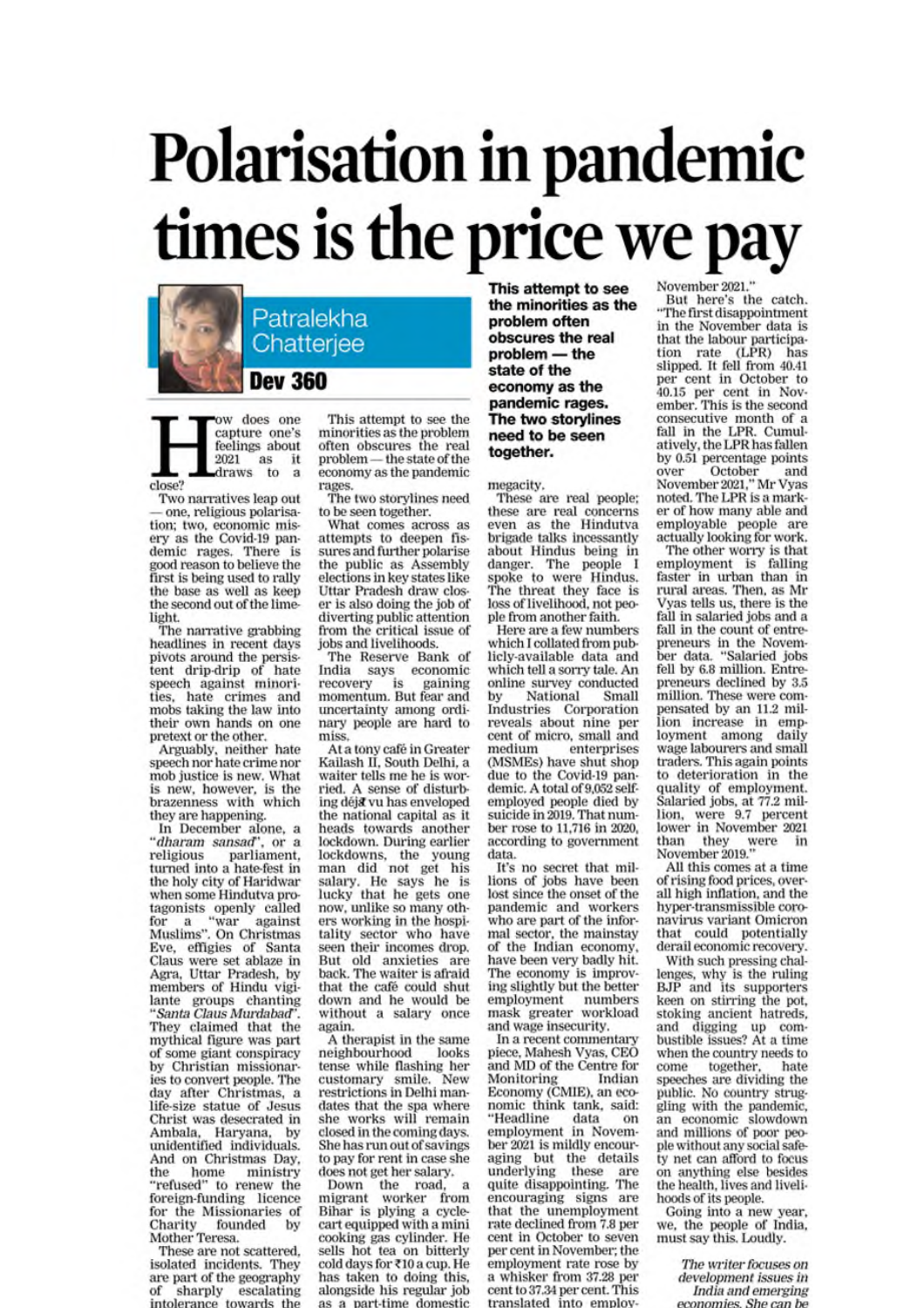## **Omicron (The Asian Age: 202101230)**

http://onlineepaper.asianage.com/articledetailpage.aspx?id=16066153

п

# **Omicron: Don't panic, stay alert**

#### **SULOGNA MEHTA**

**SULOGNA MEHTA**<br>
Since the SARS-CoV-2 pandemic,<br>
le world has experienced epidemic,<br>
le waves with the Alpha (UK<br>
Variant), Beta (South Africa), Gamma<br>
cern (VOCs) dominating India with sec-<br>
corn of the Alpha (UK<br>
(Brazi

mayor<br>Doctors and scientists share their<br>understanding about the Omicron<br>variant.

#### CAN BE DANGEROUS

ndoubtedly, the Omicron variant of coronavirus is more<br>contagious than the Delta<br>variant, but there's no evidence yet to declare it as more severe However, unless we're vigilant, vaccinated and take preventive mea<br>sures, Omicron may replace the

Delta variant in a new wave.<br>"As it's a breakthrough infection there's no guarantee against hospi talisation or a recurrence even if<br>people are fully vaccinated and had<br>COVID earlier. However, vaccination can reduce the severity of the

attack.<br>
"For those unvaccinated, the<br>
Omicron attack can turn out to be<br>
as dangerous as the Delta variant

especially if one has co-morbidities<br>or risk factors. Those vaccinated but did not receive a booster dose may escape a serious disease only if they have no risk factors Therefore, as a safeguard, a full vac-<br>cination with booster dose is need-

cination with booster dose is need-<br>ed., apart from one wearing surgical<br>"At pesent, in AP, only five per-<br>can to Samples collected from each<br>to the sense for genome sequencing<br>the are sent for genome sequencing<br>deline in required where genome sequencing<br>of samples can be carried out."

ONLY GENOME SEQUENCING CAN CONFIRM



guarantee against<br>hospitalisation

- DR P V SUDHAKAR. special officer for<br>COVID-19, North-Coastal **Andhra, and principal of<br>Andhra Medical College** 

Get vaccinated, remain masked and avoid crowds to counter an ominous Omicron attack, say experts

#### **OMINOUS OMICRON**

As on 29 December, India's Omicron tally reached 781.

**• Highest number of** Omicron cases reported from Delhi, Maharashtra, Kerala, Gujarat,<br>Kerala, Gujarat,<br>Rajasthan and Telangana

Sy 26 December,<br>Omicron had been detected in 117 countries, with many countries, with many coun-<br>tries reporting communi-<br>ty transmission.

• Doctors and scientists<br>consider Omicron the<br>most contagious of all<br>variants of coronavirus (SARS-CoV-2) detected so far.

No unique symptoms have been noticed in the<br>Omicron variant and<br>symptoms like fever,<br>body-ache etc. remain the same as its earlier variants, Patients are often asymptomatic

It's been observed that a full vaccination<br>a full vaccination<br>reduces the severity of<br>the virus attack though it may not provide 100 % protec-

> **Most MOST MOST CONTINUES**<br> **CONTINUES CONTINUES**<br> **CONTINUES IN THE MOST CONTINUES AND MOST CONTINUES CONTINUES AND MOST CONTINUES ON THE MOST CONTINUES OF THE MOST CONTINUES OF THE MOST CONTINUES OF THE MOST CONTINUES OF THE**

- DR YOGIRAJ RAY,<br>associate professor,<br>Infectious Diseases,<br>Government SSKM<br>Hospital (IPGMER) 77

#### **MOST CONTAGIOUS**

 $\begin{tabular}{rl} \hline \textbf{}} & \hline \textbf{}} & \hline & \textbf{inter} \\ \hline & \textbf{center of the model} \\ \hline & \textbf{all the coronarying vari-} \\ \hline & \textbf{all the coronarying vari-} \\ \hline & \textbf{low, we haven't with  
be as deadlock as its predecessor. \\ \hline & \textbf{We've also not yet come across  
any unique symptoms for this  
to claim. \\ \hline & \textbf{with the two column.} \\ \hline & \textbf{in the number of cases  
we  
increases in India, it can cause  
beem reported in the West. \\ \hline & \textbf{increases in India, it can cause  
huge descastion, with deaths$ micron is undoubtedly

Omicron cases are being<br>pointeron cases are being enjoyed around 50% of the adult population in India has<br>been double vaccinated.<br>Therefore, even if vaccines<br>may not 100% prevent the wiras and vaccine-generated<br>over the, i





**Example 1** genome sequencing<br>can confirm the mutating **Omicron** variant

- A ANURADHA, research<br>scientist, multidisciplinary<br>research unit (MDRU) labs, Government King George<br>Hospital (KGH)

VIE SEQUENCING CAIN COINFIRM<br>
The Strate of State and the total with the Network for Genomics<br>
minimal speed and the decay of Surveillance of South Africa (NGS-SA) from specimens<br>
"allected in November 2021.<br>
"We several l ant

Superior concerned with OC expected in the CDC expected that the compared the virtual control the virtual property the virtual property of the virtual control property complications were lesser in SCPTF-infected instituti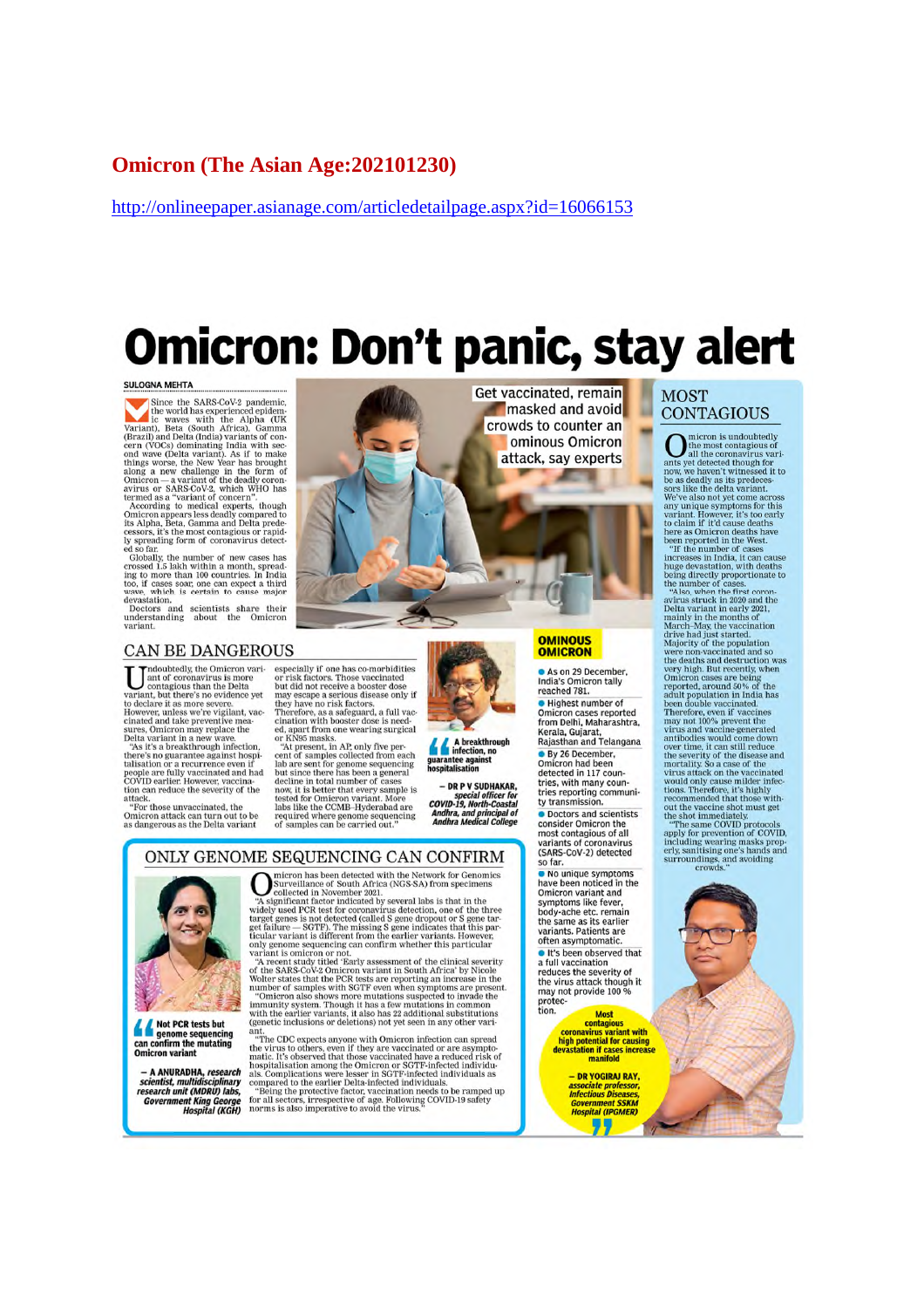# **Full vaccination**

# **Full vaccination, Covid negative report must to attend public functions: Goa CM (The Indian Express:202101230)**

https://indianexpress.com/article/cities/goa/goa-covid-full-vaccination-negative-report-mustto-attend-public-functions-7697531/

The government has also ordered that restaurants, pubs, bars must allow entry to only those guests who are fully vaccinated or have a negative test report in addition to adhering to Covid-19 protocols.

AHEAD OF new year's eve celebrations in Goa, Chief Minister Pramod Sawant Wednesday said that organisers of parties in restaurants and other public functions will have to ensure that their guests are either fully vaccinated or have a negative test report for Covid-19.

"A lot of functions have been planned in Goa ahead of December 31. Wherever there are public functions, a Covid negative certificate or a full vaccination certificate will be required. This will be implemented through our Collectors and the home department," Sawant said.

The government has also ordered that restaurants, pubs, bars must allow entry to only those guests who are fully vaccinated or have a negative test report in addition to adhering to Covid-19 protocols.

On Wednesday evening, state revenue secretary Sanjay Kumar issued an order restricting the operation of casinos, cinema halls, auditoria, community halls, river cruises, water parks and entertainment parks to 50 percent of their capacity, as the test positivity rate climbed above 5 per cent. Violation of the order would attract a penalty under sections of the IPC and the Disaster Management Act, 2005.

The order stated that "the number of Covid-19 cases being reported in Goa is increasing, and the situation might further aggravate if public gatherings and active interaction is permitted unrestricted."

The move comes at a time that the tourist season is at its peak and two days after the first case of the Omicron variant was detected in Goa.

Health minister Vishwajit Rane said that in view of the rising Covid-19 cases, there had been a significant jump from 112 new cases on Tuesday to 170 on Wednesday that was similar to what had taken place during April-May 2021 when the second wave of the Covid-19 pandemic had gripped the state. "I have suggested to Director, DHS (Directorate of Health Services) and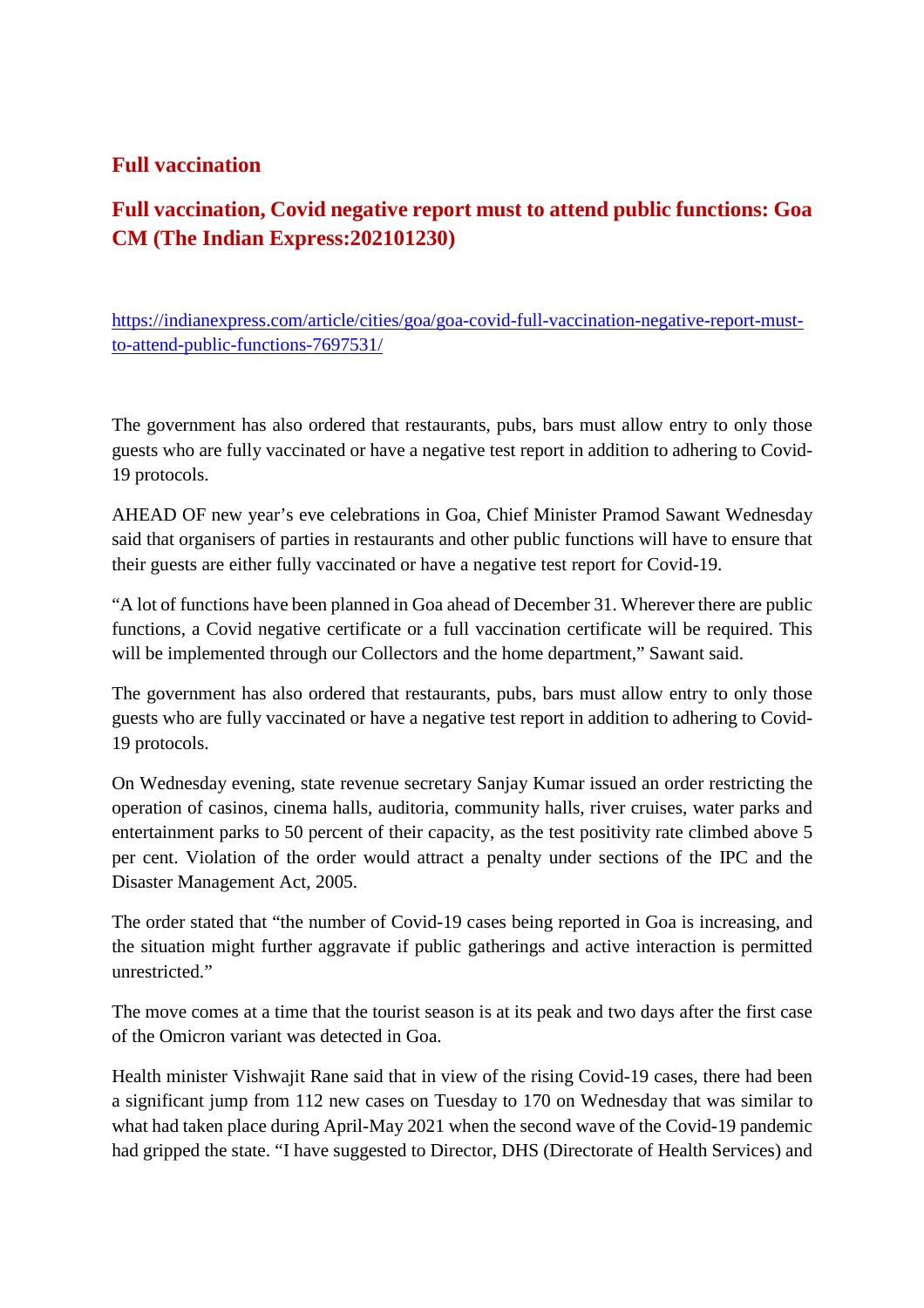Dean GMC (Goa Medical College) to convene an emergency meeting with expert doctors to suggest measures," Rane tweeted.

"Goa being a tourist destination, it is very important for us to protect the citizens as well as the tourists. The govt. is driven by expert advice of the doctors. We are waiting for them to deliberate & make concrete suggestions. This will help us to be in a better position to take appropriate action in light of the increasing number of cases," Rane said in a tweet.

The order issued by the revenue secretary on Wednesday stated that places of public amusement like spas, massage parlors, restaurants, pubs, bars, halls, auditoria, gyms, marriage venues, cinema halls and entertainment parks will also have to follow Covid-19 safety protocols and allow entry only to asymptomatic guests and staff who are either fully vaccinated for more than 15 days or possess a covid-19 negative test report not more than a day old.

# **Covid-19 India highlights**

# **Covid-19 India highlights: Several states, including Maharashtra, report huge spike in cases(The Indian Express:202101230)**

https://indianexpress.com/article/india/covid-india-highlights-cases-omicron-7696484/

Meanwhile, Indian SARS-COV-2 Genomics Consortia INSACOG said in its latest bulletin that there is now clear experimental and clinical data supporting very high immune escape potential of Omicron, but initial estimates show the severity of illness being lower than what was seen in previous outbreaks

Covid-19Covid-19 testing near Loni Road crossing in New Delhi. (Express photo by Praveen Khanna)

With 9,195 people testing positive for Covid-19 in a day, India's total tally of Covid-19 cases rose to 3,48,08,886 on Wednesday. According to the data, which was last updated at 8 am, there are 77,002 active cases in the country. The Health Ministry, while referring to the data, also said that India has recorded 781 cases of the Omicron variant across 21 states and UTs so far, out of which 241 people have recovered or migrated.

Here are the top developments on Covid-19 from across the country.

Several states report huge single-day spike in cases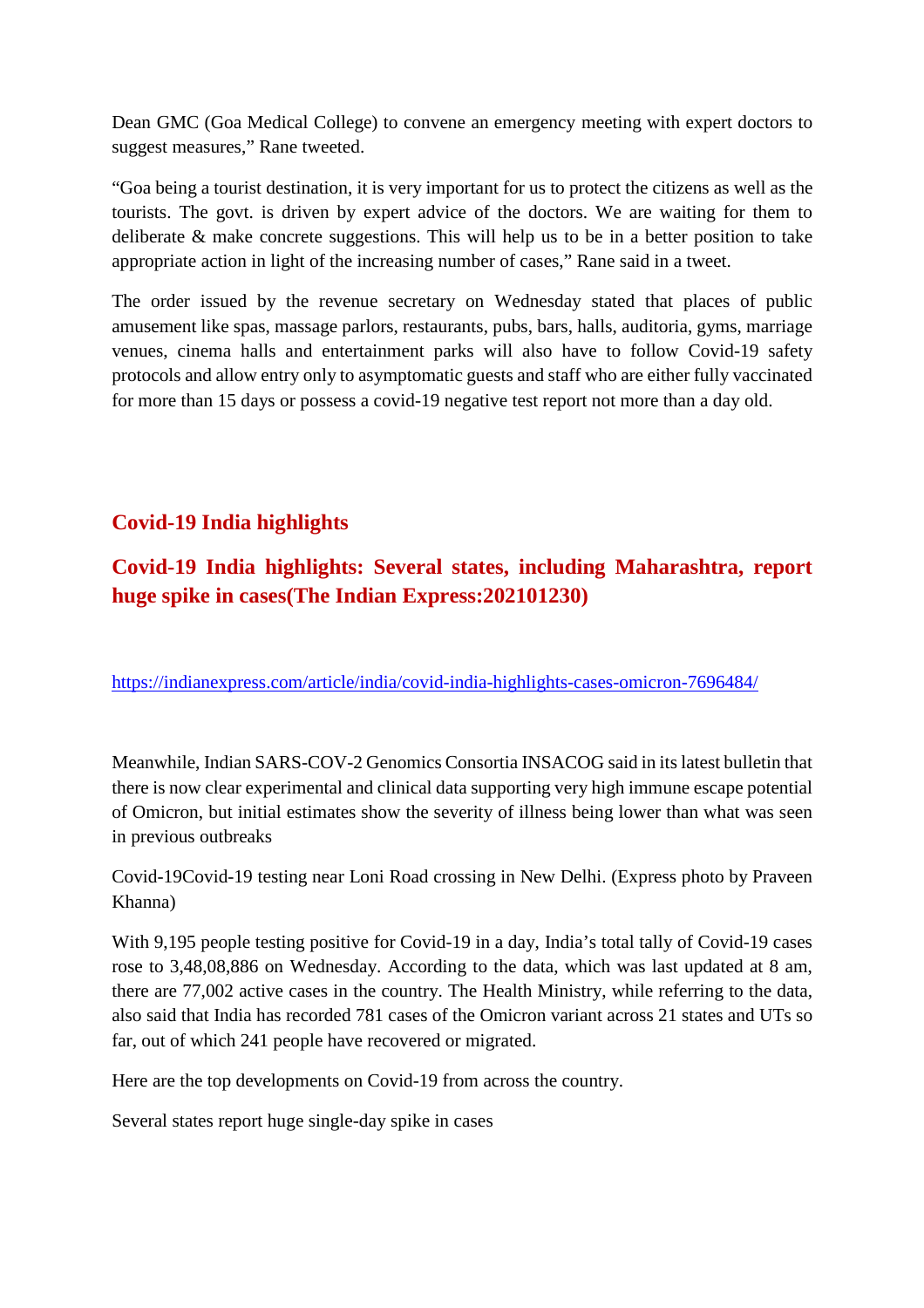Delhi and Rajasthan were among several states which reported a sharp spike in Covid-19 cases on Wednesday. Delhi reported 923 fresh cases on Wednesday, which marked a steep rise from the 496 detected a day earlier. The positivity rate also jumped up to 1.29%. For the first time in almost six months, Rajasthan reported a single-day spike of more than 100 cases.

Among other cities, Mumbai registered a huge spike, recording 2,510 cases. Moreover, 400 infections were detected in Bengaluru, 540 in Kolkata and 294 in Chennai.

Maharashtra reported 3,900 fresh Covid-19 cases on Wednesday, marking a steep rise from the 2,172 infections detected in the state a day earlier.

Out of the fresh cases, 2,510 were from Mumbai, which is also a big jump from the 1,333 infections reported a day ago. The city also recorded one death due to Covid-19. There are 8,060 active Covid-19 cases in Mumbai now.

Clear data supporting very high immune escape potential of Omicron: INSACOG

There is now clear experimental and clinical data supporting very high immune escape potential of Omicron, but initial estimates show the severity of illness being lower than what was seen in previous outbreaks, the Indian SARS-COV-2 Genomics Consortia INSACOG said in its latest bulletin citing global data.

In India, appropriate public health measures and investigations are being conducted for surveillance of Omicron, INSACOG said while noting that globally there appears to be significantly reduced ability of vaccines or prior infection to protect against symptomatic infection by the Omicron variant.

"While Delta continues to be the most prevalent VOC globally, the Omicron variant has completely displaced it in southern Africa and is on track to become the dominant variant in UK and elsewhere," INSACOG said in its bulletin.

"Initial estimates of severity of illness have, however, been lower than seen in previous outbreaks. Whether these initial observations are generalisable to older non-immune subjects is not clear and the threat level is still considered high," it said.

Bengal CM asks officials to review Covid situation, says schools and colleges will be shut if need be

West Bengal Chief Minister Mamata Banerjee on Wednesday asked officials concerned to review the overall Covid-19 situation in the state, amid the threat of a possible third wave of the pandemic looming large.

She asked the officials to identify containment zones in the city, where cases have been on the rise. Banerjee, during an administrative review meeting at Sagar Island, also said that schools and colleges might be shut down for some time if the situation so demands.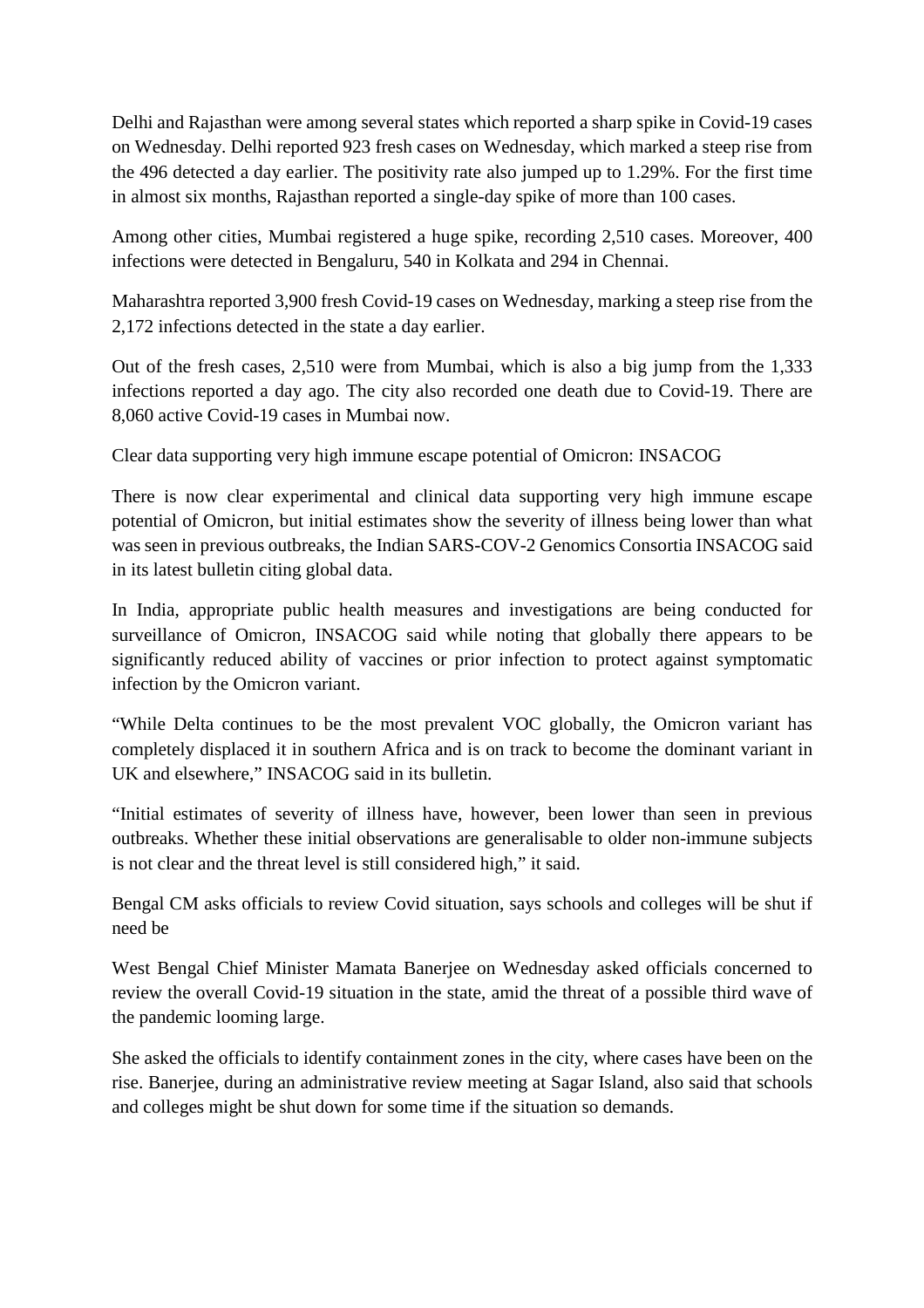Offices could be asked to function with just 50 per cent employee attendance, if necessary, she stated.

"Covid-19 cases are on the rise… there are a few Omicron cases also. So, review the situation in the state. We may consider closing down schools and colleges for some time," Banerjee told officials at the meeting.

The CM, who is visiting the island to take stock of the arrangements for the annual Gangasagar mela, also said that a decision on international flight and local train services will also be taken after the Covid-19 situation is reviewed in the state.

Meanwhile, at least five more persons in West Bengal tested positive for Omicron on Wednesday, taking the total number of patients infected by the new variant of coronavirus in the state to 11, a senior health department official said.

Traders in Delhi request DDMA to amend Covid restrictions under GRAP

The Chamber of Trade and Industry (CTI), an umbrella body of different trade unions in Delhi, urged the DDMA on Wednesday to amend the restrictions under the GRAP for Covid-19 and consider two other indicators as well — the number of fresh cases of the infection and that of the oxygen beds occupied — before announcing any colour-coded alert.

CTI chairman Brijesh Goyal said he has written to the DDMA, urging it to amend the GRAP conditions as traders are facing huge losses because of the restrictions.

"At present, Delhi is neither reporting 1,500 coronavirus cases per day nor 500 oxygen beds are occupied. According to the CTI, there is a need to make changes in the colour-code provisions. If all three conditions — the infection rate, the number of fresh cases and the oxygen bed occupancy — are being met simultaneously, then the restrictions under a GRAP colour code should be imposed," Goyal was quoted as saying by news agency PTI.

The Delhi Disaster Management Authority (DDMA) has sounded a "yellow" alert under its Graded Response Action Plan (GRAP) after the Covid positivity rate in the national capital was recorded above 0.5 per cent for two consecutive days.

The DDMA on Tuesday ordered a closure of schools, colleges, cinema halls and gymnasiums with immediate effect and clamped various restrictions on the functioning of shops and public transport.

Delhi Health Minister says rise in cases due to international flights coming in

Amid a spike in Covid-19 cases in the city, Delhi Health Minister Satyendar Jain on Wednesday said many international travellers, who have tested negative at the airport, are testing positive after a few days and infecting their family members during the period.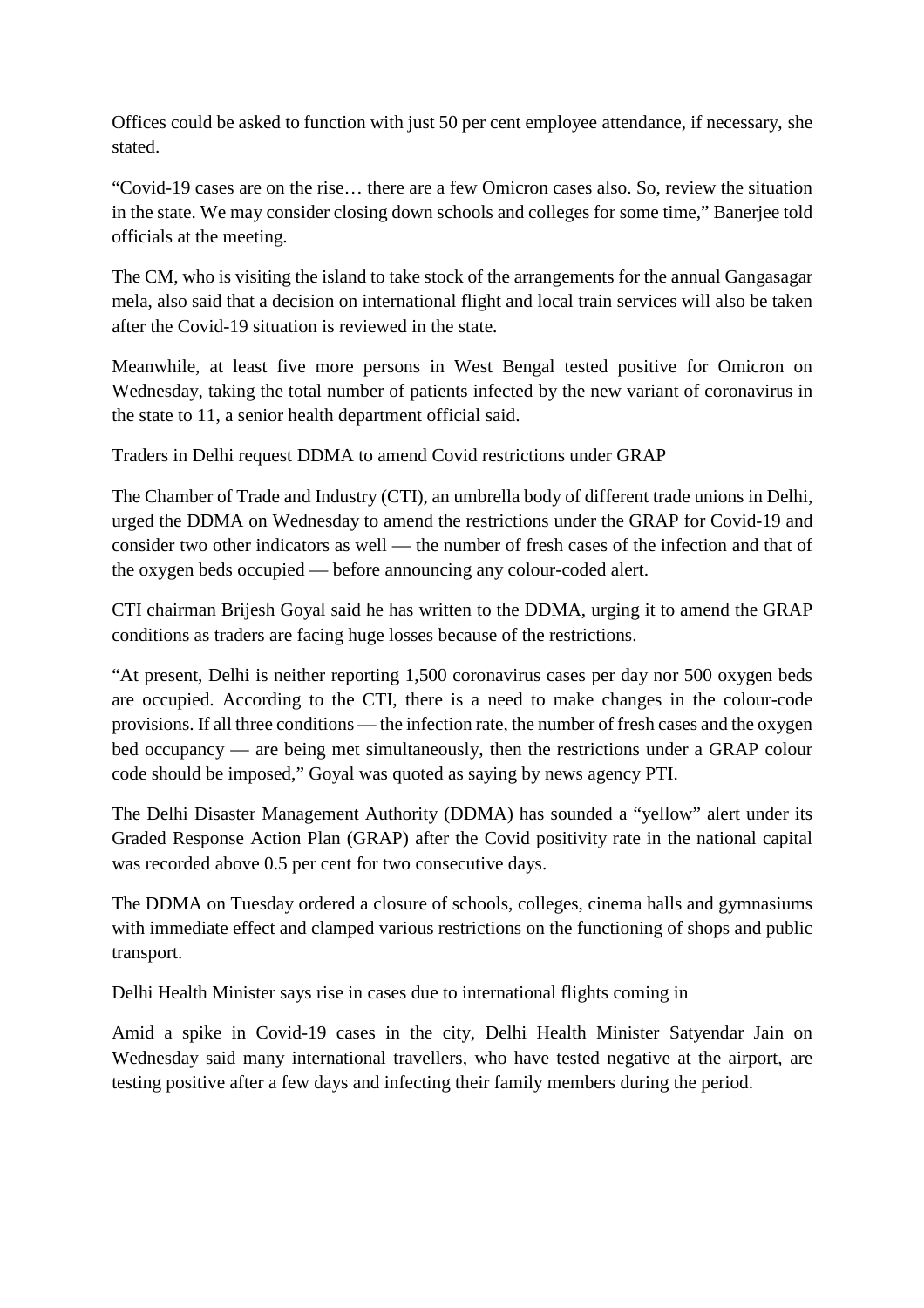"The cases have increased due to international flights. Even during the earlier wave, the cases rose with flights coming in," the minister told reporters.

Delhi on Wednesday recorded 238 Omicron cases. There were 165 cases of the new variant a day earlier.

The national capital on Tuesday registered a massive spike in daily Covid-19 with 496 fresh cases, the highest since June 4, while the positivity rate also rose to 0.89 percent along with one fatality.

Rise in active Covid-19 cases in Maharashtra 'alarming': Health Minister Rajesh Tope

Maharashtra Health Minister Rajesh Tope on Wednesday expressed concern over the rise in the number of fresh as well as active Covid-19 cases in the state, and termed it as an "alarming situation".

Talking to reporters here, Tope urged people and authorities to exercise caution. He said in the last 8-10 days, the active cases in the state stood in the range of 5,000-6,000.

On Tuesday, the state had 11,492 active cases. On Wednesday, the number of active cases could rise over 20,000, he said.

# **Mental disorders**

# **Baby teeth may later help identify kids at risk for mental disorders: Study Bristol, (New Kerala:2021011230)**

According to a study by the University of Bristol, baby teeth could one day lead to the development of a much-needed tool for identifying children who a-> View it--> https://www.newkerala.com/news/2021/183202.htm

# **Oxidative stress**

# **Covid severely increases levels of oxidative stress, damage: US (New Kerala:2021011230)**

researchers have found that people hospitalised with Covid-19 infection have significantly raised levels of oxidative stress, oxidant damage and markedly reduced levels -> View it--> https://www.newkerala.com/news/2021/183185.htm